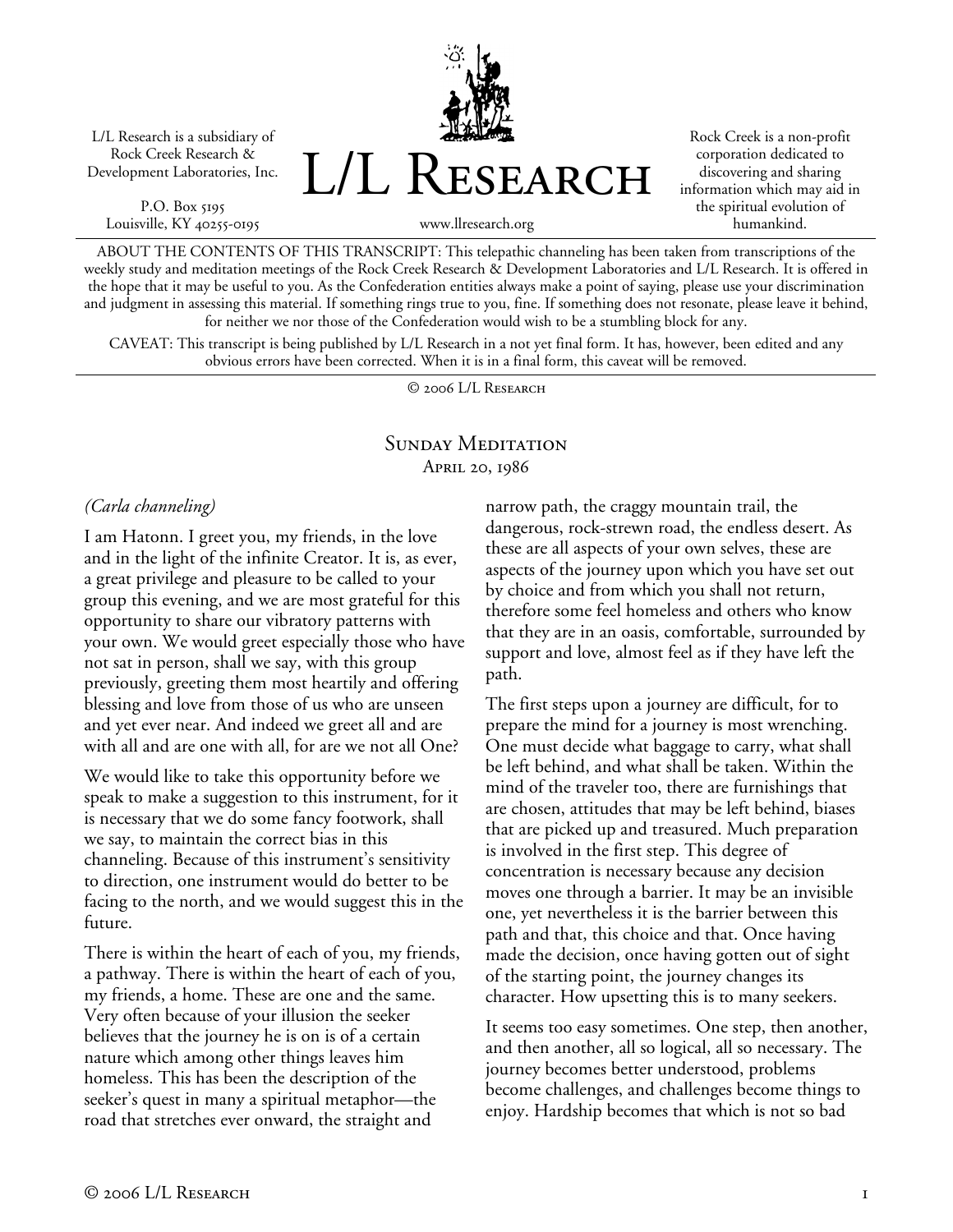and then becomes that to which one is used. And the seeker begins to wonder if he is still on the path.

For you see, my friends, it is impossible to go back to the you that you were before you began your conscious journey. Were you to go back, you would find yourself to be doing the equivalent of the things people do who have been on hard treks. They cannot sleep on hard beds, but seek the floor. They forsake their comfortable couches and stoop or squat or sit cross-legged as they have upon the trail. Yet when one is on the trail, such behavior is normal, has become comfortable, and one begins to think, "How can I be comfortable and be a pure and sincere seeker?"

It is easy to forget that your birthright was not to sleep but to seek, and that you as seekers will find the only comfort available to your deeper spirits on the seeker's path. And then, what is even [more] confounding—you reach an oasis. There are no stones; there is no desert; the path is not straight and narrow, but you seat yourself upon the greensward under trees and drink of the cool spring, and you say, "How can I be a serious seeker and be so very, very happy? Am I not supposed to suffer?"

My friends, you are supposed to seek. Not only is that your responsibility, it is your inevitability, for the choice, once made, is irrevocable. And there is as much patience involved in waiting to move from the oasis back to the desert to the relative discomfort and to the hardship of the punishing path ahead as there is upon the trail itself. Yet, you cannot hurry your journey, whether you are in the desert or high among the rocks or gently seated upon the grass, comfortable in your oasis.

In your illusion, suffering is almost inevitable. But so is joy. You must learn to accept the gifts that are given you. You may look at them, you may question their meaning, but do not put them from you. Whether they seem too hard or too easy, they are yours—no one else's. No one else can quite grasp your dilemmas or your joys. No one else can lift your next foot or tell you when to leave the waving palms of the oasis.

It is a good thing in your mind to allow the various myths and legends about the seeker's journey to evaporate from your minds, and to cease expecting and anticipating your journey's next day, your experience's next hour, for you are creatures of the moment and the journey lies within. And so, my

friends, we suggest that you toss concern about your own sincerity to the wind and sing the songs of joy that are in your heart at this moment, or turn your face to the wind and moan and cry if that be your lot. Accept joy and sorrow as if they were the same thing. Accept the rocky place and the oasis as if they were equal gifts, for these are your home. You shall learn comfort in suffering, and you shall find the undertones of sadness in the most joyful moments, for that which is within you is whole and entire. You are not an experiencer of isolated events or a chronicle of segmented stories, but rather eyewitness to a present moment which this illusion shall suggest to you often to be more than one thing, longer than one moment, fragmented and broken. Yet if the road goes on forever, how can it be fragmented?

That which is forever is also One, and you are that One. All that happens of joy and sorrow, ease and unease, is happening to you simultaneously and offered to you for one reason only—that you may from it learn ever more clearly the lessons of love.

You who are in this circle, reach out within your minds and touch in love those next to you. Feel the joy of sharing love. Now reach out further, my friends, for you are in meditation and time is no longer important. Reach out to the many who are troubled, who are torn with strife and war. They are your brothers and sisters, and more—they are you, and you are all the Creator. Touch your planet with that love and let its being sink deep, deep into the Earth that lies beneath your feet, for the Earth is troubled and in need of healing just as each of you feel in need of healing. And now, move back within your own physical vehicles and allow that feeling of love united with the one next to you, with those who need you whom you do not know, and with the planet itself, to remain united in your heart, in your life, in your thinking, for my friends, you are each so very powerful in service of something. Shall you choose to be in the service of light? Shall you seek ever more quickly and ever more patiently?

We leave you in meditation, and, as always, encourage you to return to meditation daily, that it may cleanse you of the illusion and refresh you with life. We leave you on your journey and your home in the present moment of forever. We are known to you as those of Hatonn, and we leave you in the love and the light of our infinite Creator. Adonai, my friends. Adonai vasu borragus.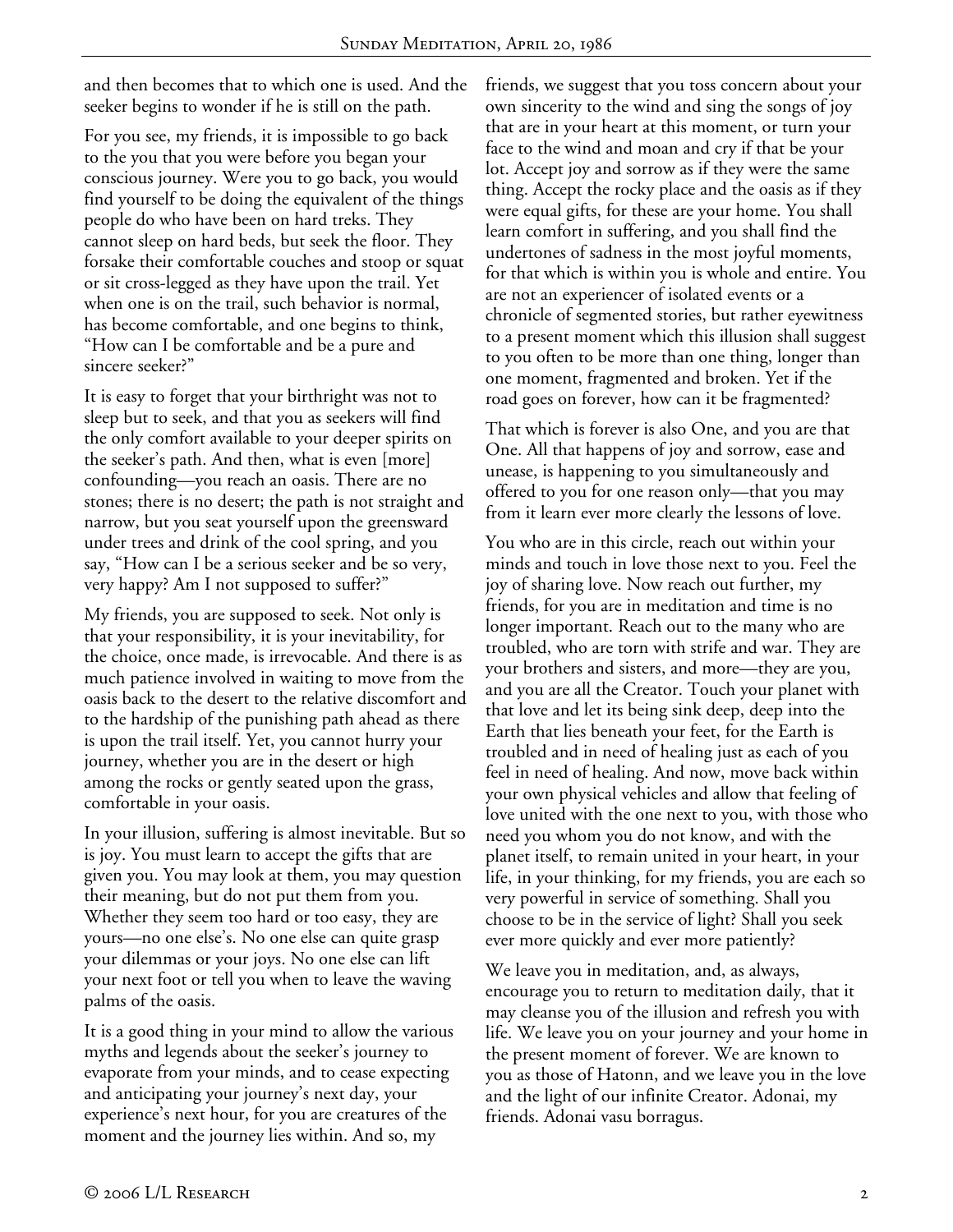# *(Jim channeling)*

I am Latwii, and we greet you, my friends, in the love and light of our infinite Creator. We also are most grateful to be able to join your group this evening, and we thank you for allowing us to do so. As always, we hope that we may be of some small service in attempting to answer those queries which you may have value in the asking. We remind each that we are but your humble and fallible brothers and sisters. Please take that which we offer that may have value and use it as you will and leave that which may have no value without a second thought. May we begin with the first query?

**Questioner:** Yes, I have a question. It follows closely with what Hatonn said, and it's really strange because I thought of this question before the session began. It has to do with coping and conquering. And by that I'm talking about, you know, a particular individual's life if they have a problem. In our culture we normally think of, if you have a problem, you're going to lick the problem. You're going to lick the problem; you're going to conquer it. You're going to work on it until you conquer it. But sometimes it seems that you work on something and work on it and work on it and basically all you do is cope with it. And when you don't conquer it, in other words, completely overcome the problem, you tend to lose sight of the fact that you are *coping* with the problem, and therefore maybe you don't learn what you should be learning as you cope every day with it. In other words, you learn from coping as well as conquering. And that doesn't sound like a question, I know—it sounds like I'm making a statement, and I guess I'm asking for some comment or corroboration on this. I have ideas about it—I'm looking for another opinion.

I am Latwii, and am aware of your query, my brother. We can suggest that you have stated a situation which is most common among those seekers of truth. However, it is also true that much of what one experiences is somewhat or [in] some cases greatly hidden from the eye. Therefore, when one looks upon a situation that seems to be in need of attention and provides the opportunity for mastering a new lesson and the mastering takes somewhat longer than the seeker's estimation of what it should take, there is, as you have surmised, within this process much of value which is hidden from the seeker's eye and which continues to draw

the seeker onward as layers and levels of understanding evolve from the interaction between you and the situation which is seen as the problem or difficulty.

Within your cultures, the product of an effort is given much value and the process by which the product was achieved is relegated to lesser value and is oftentimes overlooked completely. However, we assure you, my brother, that the situation which you have described as the coping has much more to it than merely, shall we say, keeping one's head above the water. There is much work upon the metaphysical or inner levels which is accomplished at that time that may be likened unto the tempering of an instrument that it may probe yet further without bending or breaking.

May we answer further, my brother?

**Questioner:** When a person allows themselves to become very discouraged by seeming non-results, in other words, not conquering a problem, doesn't that tend to even more so cover up what you might get out of the coping process? In other words, to keep a positive attitude. I mean, these are things that I know—I know it sounds like—but I'm just looking for another comment on it.

I am Latwii, and am aware of your query, my brother. We might liken your statement to the situation of the entity who is attempting one lesson and who adds yet another lesson before the first has been completed. This, of course, is quite possible to accomplish, yet in some cases may make the situation somewhat more complicated or prolonged as the new set of lessons is added to the previous, that is as the seeming difficulty and the coping are joined by the dissatisfaction and what can be learned by one who becomes dissatisfied with one's own progress.

Within each situation is an opportunity to expand the limits of one's perceptions and understanding. To add unto the lesson by becoming that called dissatisfied then increases the opportunity, and according to the point of view of the seeker, may add more difficulty, more challenge or more opportunity.

May we answer further, my brother?

**Questioner:** No, thank you very much.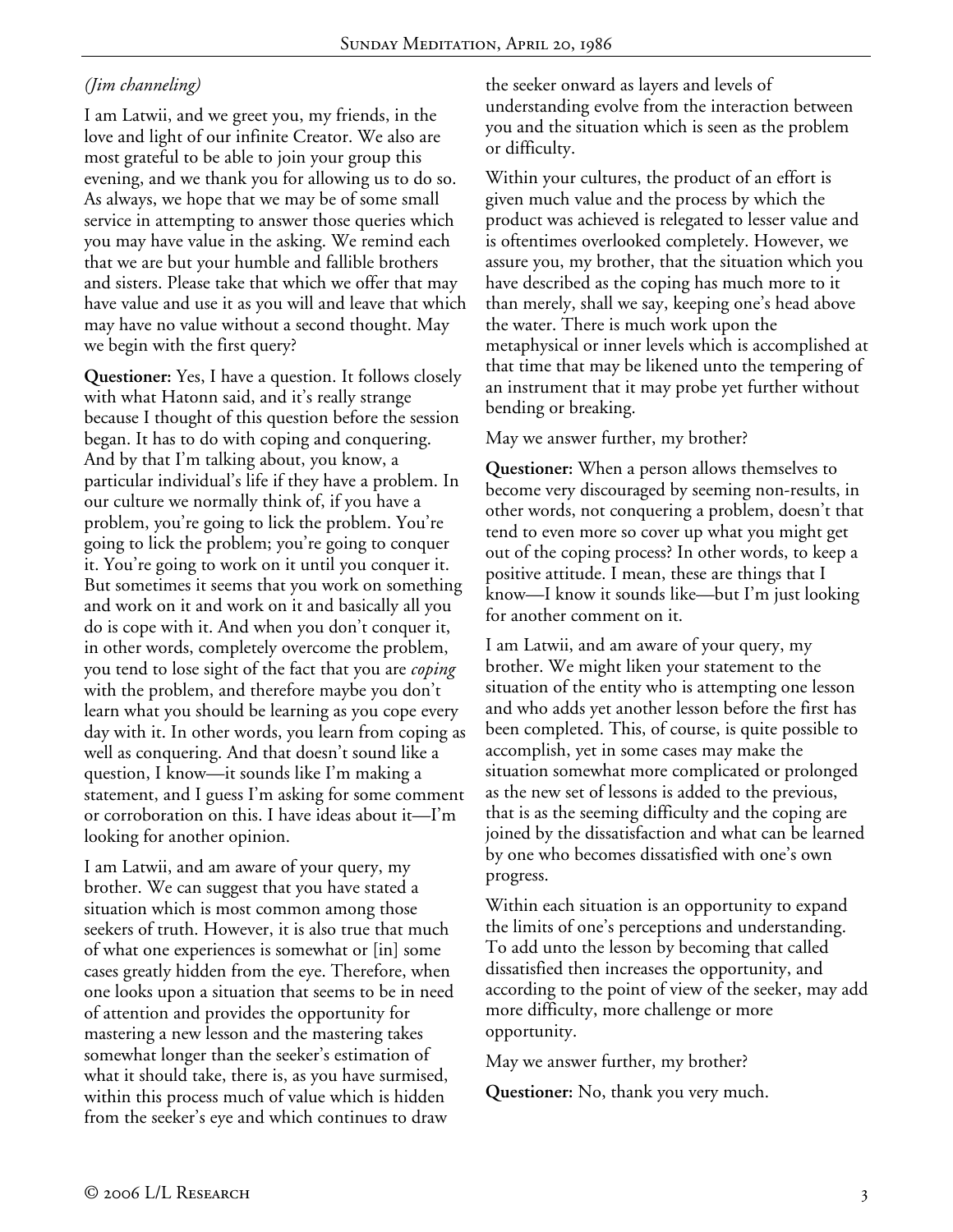I am Latwii, and we thank you, my brother. Is there another query?

**Questioner:** Yes, I have a question please, Latwii. In self-analysis of my problem in my adult life, the greatest one seems to be communication with those that are most meaningful to me. And I was wondering if you could give me any sense of direction in improving this problem?

I am Latwii, and am aware of your query, my sister. In this instance, we may speak in general in a manner which we hope may be of value. To look upon the situation in which you engage in communication with another, with a perception that the other is one to be loved as are you, and to find within yourself the pure and undistorted love and acceptance of self and other self without expectation of any result for the communication is to give the heart of love, is to give the best which you are and which you seek. To love, my sister, with all of your heart both yourself and the other self is then to place the situation within the clearest light available. All else falls away. What remains is love giving love to love.

May we answer further, my sister?

**Questioner:** Yes, please. I feel that I am trying to do what you're describing but it isn't received that way. So, therefore, something's not operating well. I do feel that I'm trying to do what you described and perhaps you can give me a little more feedback—is not received as I mean to give it.

I am Latwii, and am aware of your query, my sister. To give the specific reasons would be to seem to judge another and would require that we look within the mind of another and would require that we describe the patterns in which another entity finds use in moving. May we say that all patterns are appropriate; all patterns are love. The perception that one may hold determines what one experiences. You may look upon the response of another to your gift of love as being completely unimportant. All that is of importance is that you love with no expectation as to how that love shall be received. That is beyond your responsibility. If you can love you have fulfilled your own ability to respond to all that comes before your notice.

May we answer you further, my sister?

**Questioner:** No, thank you, because I was feeling that I should withdraw from giving love, but I see that I should still keep on, no matter what the results are—is that what you're saying? Keep on giving my love even if it isn't well received?

I am Latwii, and this is so, my sister.

**Questioner:** Thank you.

We thank you, my sister. Is there another query?

**Questioner:** Yes, I have a question. First, I would like to thank you very much for your love and your guidance and the sharing which is ongoing with you, Latwii. My question regards cellular memory, *(inaudible)* and its significance to entry into fourth density. Could you comment on that, please?

I am Latwii, and am aware of your query, my sister, and we thank you for it as well. The illusion in which each moves within the third density is one which …

## *(Side one of tape ends.)*

# *(Jim channeling)*

I am Latwii, and am again with this instrument. To continue our response. Your illusion is one made of love. The structure of the physical material of your illusion is one which vibrates at a certain frequency of what might be called motion or even understanding, for that which is moving moves in realms of grasping a certain portion of the nature of unity. The words are imperfect, yet we beg your forgiveness and shall continue. As each entity which is composed of the material of your illusion becomes aware of the nature of love, the awareness then interacts with the material of the illusion and the very physical vehicle itself. This interaction creates pathways or access one to the other between the entity and the material of which its vehicle is constructed. Thus, each teaches and learns from each, for each is a pattern of vibration and understanding, each seeking that which it is at its heart. Thus, the remembering or reconstructing of understanding accelerates the vibratory frequency or ability to further understand and love.

At this time we would ask if there might be another query that we could further refine this general concept by our response to it.

**Questioner:** I thank you very much for your information. There is so much given there that I would ponder and meditate upon it before further query. Thank you.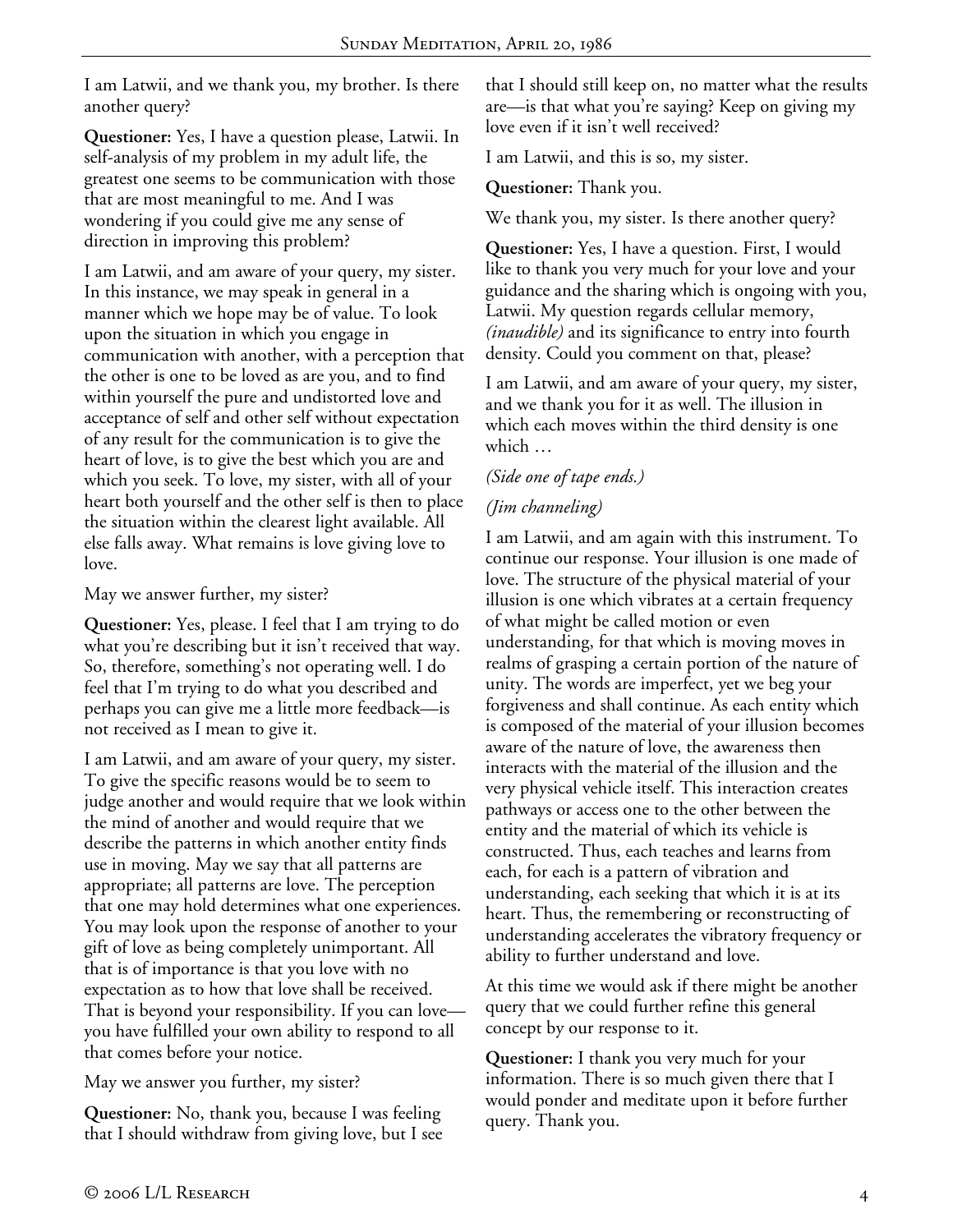I am Latwii, and thank you, my sister. Is there another query?

**Questioner:** When you're speaking *(inaudible)* of the vibrations in reference to this previous question of love within the person, are you stating that it interweaves within the makeup of that person, that feeling of love, or am I misunderstanding what you were implying there? You're talking about love and vibrations and the vehicle.

I am Latwii, and am aware of your query, my sister. We were in our previous response attempting to describe in a general fashion the nature of evolution in the third density illusion which seeks to learn the lessons of love, and to describe how the seeker's ability to love is felt and responded to by the creation about it. More specifically, the physical vehicle by which the entity moves through this illusion, all of the illusion, the vehicle and the entity being composed of love at the heart of each cell of material, and of desire and of concepts, so that when the seeker loves, the entire creation sings in harmony, shall we say, and the eyes of the seeker look upon a new world.

May we answer further, my sister?

**Questioner:** No, thank you. That was very beautifully expressed. I shall treasure it.

I am Latwii. We thank you and we treasure our blending of vibrations with you. Is there another query at this time?

**Questioner:** How can we help Ra in his work?

I am Latwii, and am aware of your query, my sister. Again, without meaning to sound simplistic, we can suggest that to love and to give love freely is that which aids any entity or effort in service. That love then can be used by the entity in whatever way has meaning to that entity.

May we answer further, my sister?

**Questioner:** No, but love to you Latwii. Thank you.

I am Latwii, and we thank you, my sister. Is there another query?

**Questioner:** Latwii, could you please expand upon this statement for us: "To think with the heart and feel with the mind."

I am Latwii, and am aware of your query, my sister. We might suggest without infringement that the

statement which you have made is one which provides the opportunity to blend love with wisdom and wisdom with love in order that one might serve with greater, shall we say, effectiveness, in that love be guided by wisdom and wisdom be ennobled and enabled by love.

May we answer further, my sister?

**Questioner:** Thank you.

I am Latwii, and we thank you, my sister. Is there another query?

**Questioner:** There is one more query, Latwii. It concerns the instrument. The suggestion of the facing to the north, should that be adjusted to the twenty degrees north?

I am Latwii, and am aware of your query, my sister. Our brothers and sisters of Hatonn took the opportunity this evening to suggest to the instrument known as Carla that it would be more helpful in her service as an instrument for her to face in the northward direction due to her increasing sensitivity or ability to receive the signal, shall we say, that those of Hatonn are privileged to send. The fine adjustment to the twenty degrees east of north direction may at a future date be appropriate. At this time, however, it would suffice to face in the direction of magnetic north.

May we answer further, my sister?

**Questioner:** I thank you. We are very concerned for the continued and improving wellness of the instrument. Is there any other information which you could offer that would be assistance in our helping her?

I am Latwii, and am aware of your query, my sister. We find that this instrument, the one known as Carla, is the beneficiary of great love, light and healing opportunities of which she is aware upon one level or another, and indeed has called upon these offerings on many occasions, and is most grateful for the giving. We find that the one known as Carla is improving in her state of what you would call health to the degree that we join each in rejoicing that her heart again sings a happy song, and we thank each who gives love, light and concern to this entity.

May we answer further, my sister?

**Questioner:** Thank you.